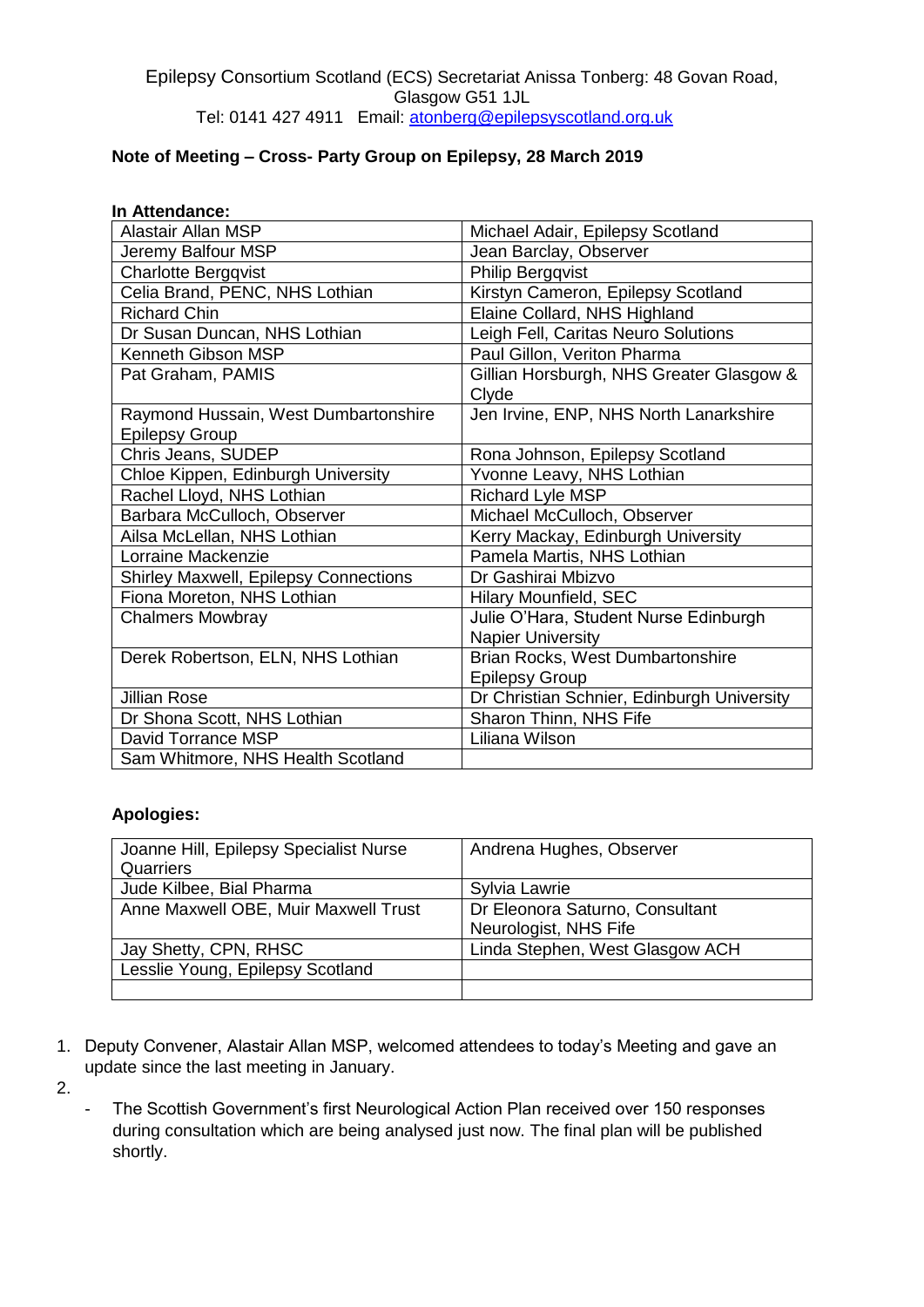- NHS Healthcare Improvement Scotland has finalised the General Standards for Neurological Care and Support following public consultation. The new standards are being launched today and look forward to seeing their implementation.
- The consultation on the Scottish Government's new approach to delivering Social Security Disability Assistance has been published and is open for consultation until the end of May. It sets out how disability benefits will work in Scotland once they are devolved.
- Epilepsy Scotland have had a number of parliamentary questions answered at Westminster on epilepsy and social security. Figures show that 54% of people with epilepsy who previously had Disability Living Allowance are denied Personal Independence Payment and 66% of new claims from people with epilepsy are denied PIP. A motion submitted to the House of Commons highlighting concern about the high refusal rate for people with epilepsy received 31 signatures from across the political spectrum.
- 3. Alastair Allan MSP introduced Dr Susan Duncan, consultant epileptologist from NHS Lothian and Dr Gashirai Mbizvo, a clinical research fellow at the Muir Maxwell Epilepsy Centre. They presented a recent study covering seven years of Scottish epilepsy deaths which included the following points:

Dr Susan Duncan outlined the need for the study as some premature deaths in people with epilepsy are avoidable. She thanked her colleagues around the country for helping them gather the data. Thanked Epilepsy Scotland, Epilepsy Research UK and the Bergqvist Fund for their financial support. Said the study is already gaining attention and has received three awards so far. She asked for members and press in the meeting to respect the confidentiality of the case studies presented.

Dr Gashirai Mbizvo said there are 60,000 deaths in Scotland per year. Said the death certification process is different in Scotland compared to England and Wales – first cause of death is identified by a GP or junior doctor, that then goes to National Records of Scotland to be scrutinised, results in a final amended death certificate. The classification of death uses an international code so that it an be interpreted internationally. Said the initial cause of death and final cause of death very different, highlighted the importance of the National Records of Scotland process. Said the study uses this administrative data from death certificates as well as hospitalisation records and primary care data.

The research question for the study was; what are the rates, causes and risk factors for epilepsy related deaths and what percentage are preventable. The study uses a Scotland wide retrospective cohort study to identify the rates and causes. Uses a case control study to identify risk factors. They linked various administrative sets together to produce their dataset.

Said that epilepsy is common around 60,000 people have the condition in Scotland. Although it is common, mortality has never been looked at nationally until now. Said there is an assumption about what epilepsy related deaths are e.g. SDEP or drowning. Said that there are other reasons why people with epilepsy die e.g. respiratory problems, people with epilepsy are seven times more likely to die from pneumonia compared to the general population.

Said the study period runs 2009-2016 covering adults (16+) where either; epilepsy appears on the death record, epilepsy is documented on someone's medical record, a person has been prescribed anti-epileptic drugs or have been admitted to hospital as a result of epilepsy. Said the CHI number in Scotland made gathering this data possible. Said they compared this to people with epilepsy of the same age who have not passed away and then compared it to the national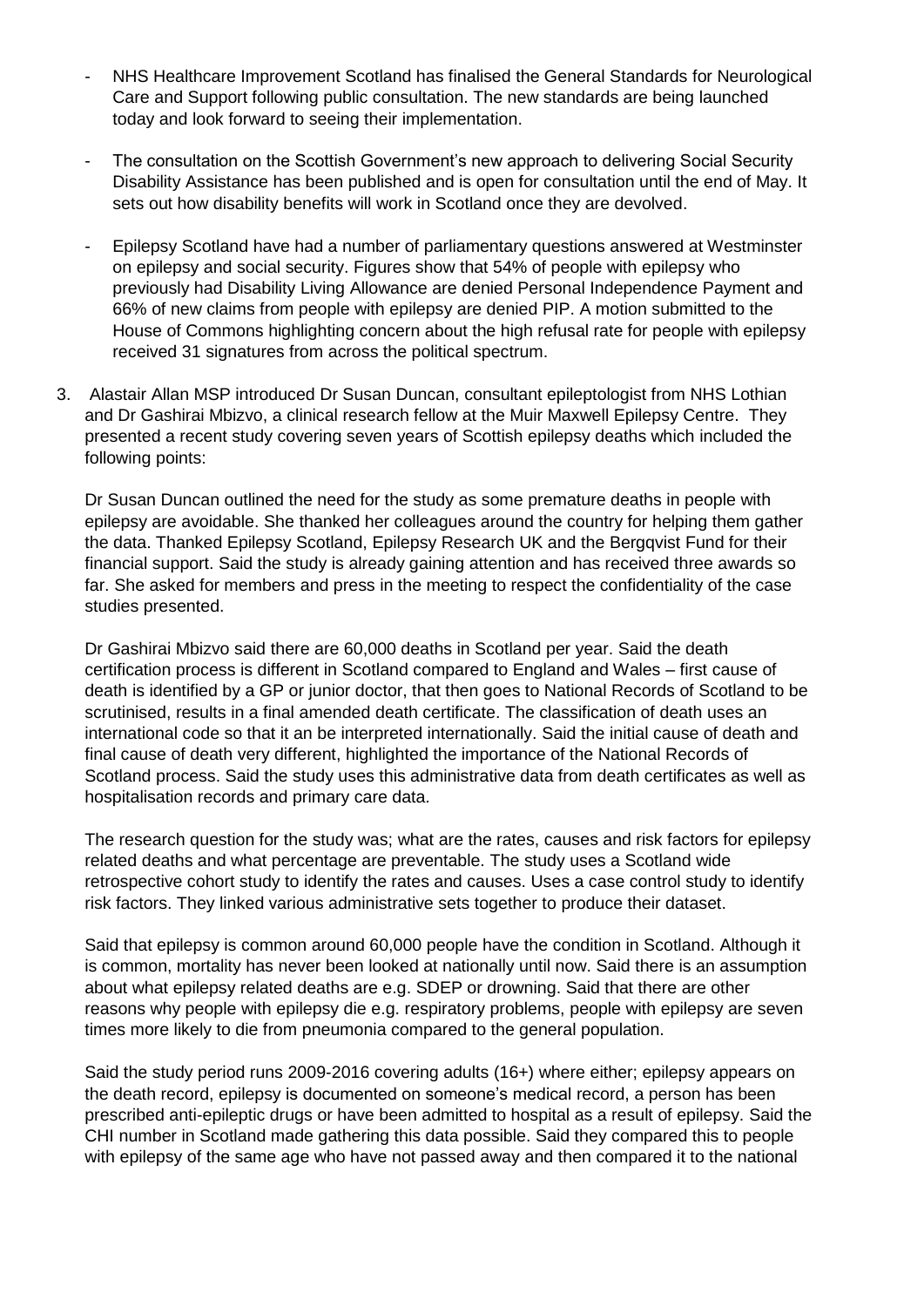average. They hoped to find a risk prediction with mortality in people with epilepsy to target those who have a higher risk of death and take measures to avoid it.

Said they analysed just over 2,000 deaths in that study period and said the deaths are consistent across population of areas. The study shows that mortality has not reduced 2009- 2016 despite advances in medical care. Said when compared to the general population for the age bracket 16-24 they would expect to see two deaths but in epilepsy they found ten. Said those aged 16-54 are two to six times more likely to die compared to someone who has not been diagnosed with epilepsy. Overall mortality is not reducing, and people are dying young.

Said for the 16-54 age bracket there were 579 deaths. Out of those 54% had been admitted to hospital, over 90% were on AED and 60% were from Scotland's most deprived areas.

Outlined some of the main causes of these deaths and said that Sudden Unexpected Death in Epilepsy (SUDEP) was the highest cause, respiratory problems second, circulatory diseases (cardiac arrests), mental behavioural disorders which were largely alcohol related and drowning. Found that people with epilepsy are generally dying of different causes compared to general populations.

Said they found that nearly 80% of deaths in their study were avoidable. Went on to discuss case studies that cannot be documented in the minutes due to confidentiality. Highlighted the need for rapid access clinics for people with stable epilepsy who suddenly experience seizures as these are the people that are likely to die. Highlighted the problem of mental health and that 36% of the cohort had indicators of depression compared to 11% of the general population.

Thanked Dr Susan Duncan and Dr Richard Chin and the donors for their support of the study.

Dr Susan Duncan then outlined the need for services for people with chronic disease. Stated that waiting list targets has created long waiting times for people with a chronic condition. Wants an urgent clinic and drop in clinic to be developed. Said there needs to be an enhanced mental health provision, with a mental health screening programme implemented to prevent suicide. Said that third sector education important. Discussed the pharmacist's role in making sure people have the right doses and type of medication. Highlighted the possible benefits of creating a tissue bank to analyse genetic causes of deaths.

4. Dr Alastair Allan MSP thanked Dr Susan Duncan and Dr Gashirai Mbizvo for their informative presentations and opened the meeting to questions and comments:

**Brian Rocks – West Dumbartonshire Council** – Highlighted an instance where he was admitted for surgery which was then cancelled due to the lack of clarity regarding his medication, said there was confusion with what his GP prescribed him and hospital records.

**Dr Susan Duncan** – Highlighted her own experience of surgery with her epilepsy. Said she took her drugs with her and wrote her doses down. Said the third sector has a role to play to outline what exactly you need to bring with you in cases like these.

**Anissa Tonberg, Epilepsy Scotland** – Highlighted work from Parkinson's UK about promoting the importance of people receiving their medication in any setting – thinks this will be a good thing to develop for epilepsy.

**Alastair Allan MSP** – Highlighted his own experience of having epilepsy and said he cannot remember the last time he spoke to a medical professional about his condition or prescription. Said there is no proactive system to remind people to come in for their review.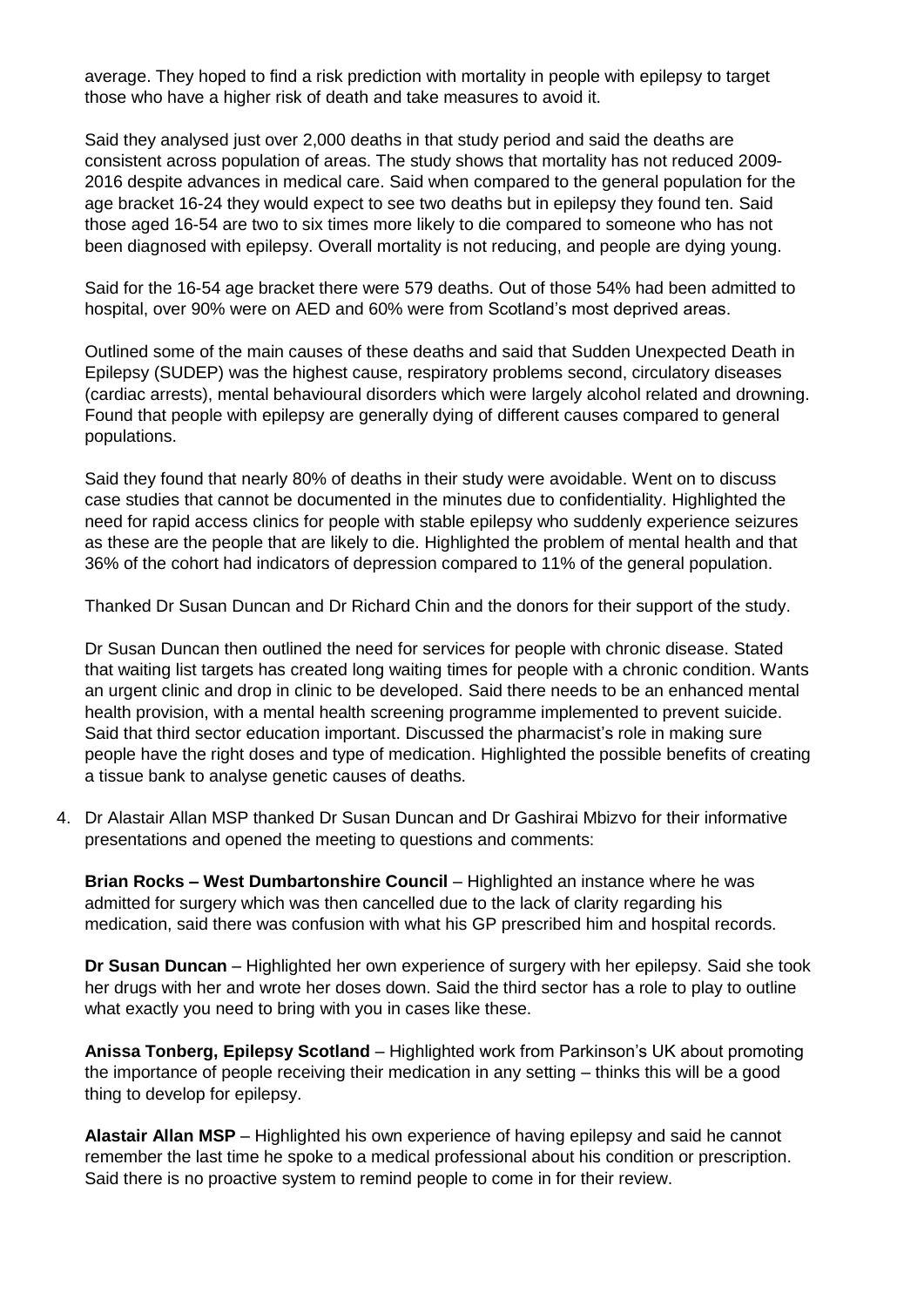**Dr Susan Duncan** – Said the Quality Outcomes Framework (QOF) used to make sure that GPs called people in for their reviews, but said this has now been done away with. Said it is the 30% of people who do not respond to drugs who are most at risk of premature death. Said these are the cohort that needs close monitoring compared to people with long term well controlled epilepsy. Highlighted that there is one Motor Neurone nurse per 25 patients, compared to two epilepsy specialist nurses per 4000 patients in Lothian. Said a new recall system should be developed to bring back this regular phase of reviews.

**Michael McCulloch, Observer** – Highlighted issues of getting information to hospital staff. Said he created a box for his daughter with all of her medications and prescriptions, said this has helped significantly when she has to go to hospital.

**Anissa Tonberg, Epilepsy Scotland** – Asked about mental health screening and the feasibility of rolling out the Lothian scheme which was piloted in paediatric epilepsy care. Asked if this was the type of mental health screening that Dr Susan Duncan would like to see.

**Dr Susan Duncan** – Said it would be some kind of screening model. Said adult services have traditionally not been well funded for neuropsychiatry and psychology and would like to see a screening model put in place.

**Alastair Allan MSP** – Highlighted the danger for people with epilepsy switching brands of medication and how it resulted in a death within the study. Asked what steps the Scottish Government can take to avoid this situation during Brexit.

**Dr Susan Duncan** – Said in the first instance generic substitution must be resisted. If generic substitution comes about then it is vital that the milligrams taken are correct. Said any changes in someone's condition must be highlighted to neurologists.

**Dr Gashirai Mbizvo** – Highlighted instances in asthma where brands are prescribed, not the molecule. Wondered if this would be made available to GPs for people with epilepsy as pharmacies are then bound to provide that specific brand.

**Kenneth Gibson MSP** – Said this is an important point to reinforce and that even small changes in medication can have a significant impact on someone's condition.

**Chris Jeans, SUDEP Action** – Thanked Dr Duncan and Dr Mbizvo for the study. Highlighted that she lost her son to SUDEP and this type of research is important.

**Lorraine McKenzie, parent** – Found the study very interesting and encouraged by people willing to carry out these type of studies. Noted that other conditions receive more attention and called on the Scottish Government to carry out a campaign to try and help reduce avoidable deaths.

**Pat Graham, PAMIS** – Asked about whether there is a category for learning disability within the study.

**Dr Gashirai Mbizvo** – Said it had been difficult to capture this data as that particular disability may not have been captured on the death certificate. Said if he looked on the primary care data, he should be able to find some information.

**Kenneth Gibson MSP** – asked why death in epilepsy seems to be occurring so young and declines significantly as someone gets older.